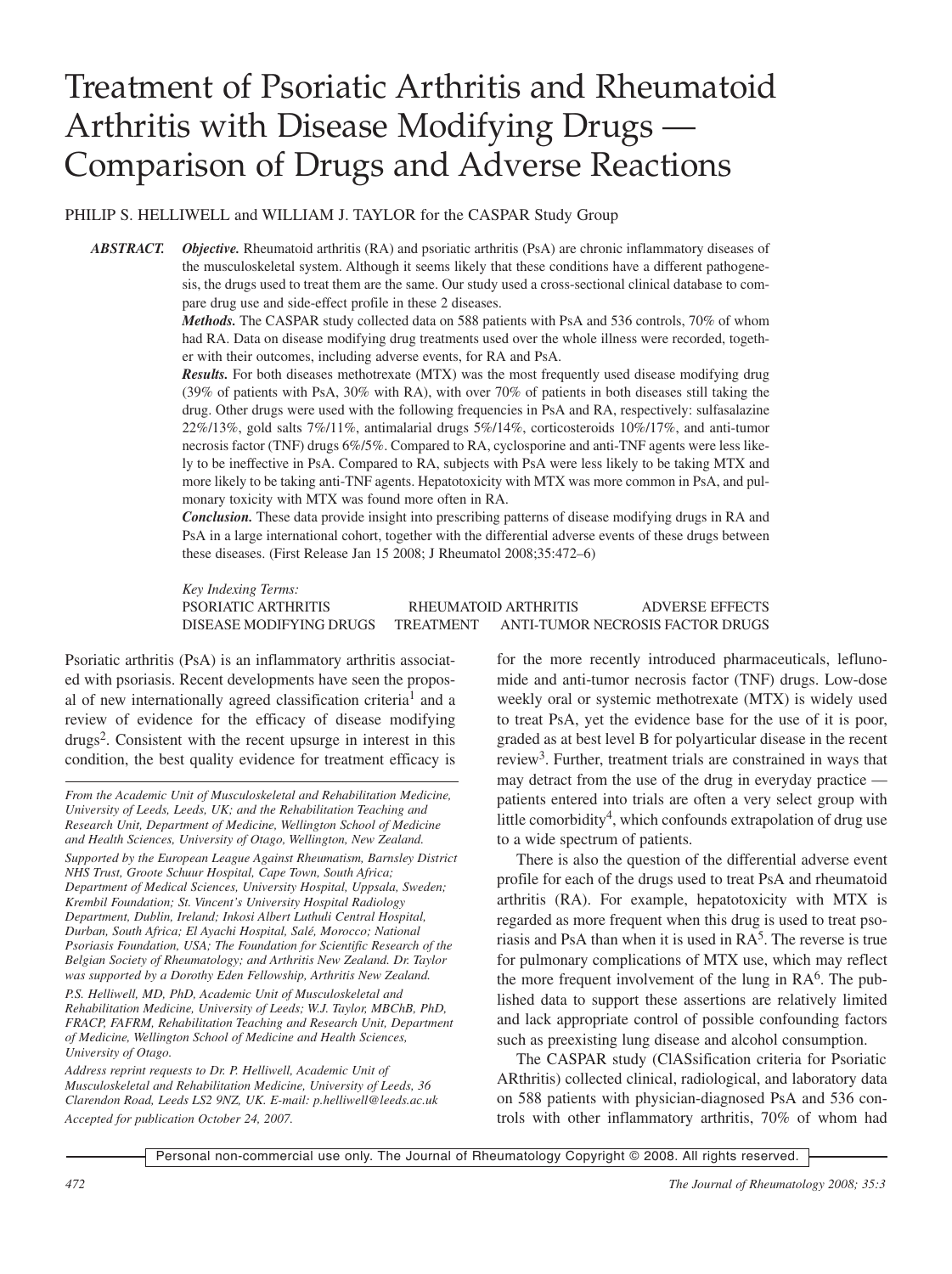RA<sup>1</sup>. The CASPAR study also provided an opportunity to review the use of disease modifying drugs across a wide spectrum of patients from an international cohort. The aim of this study was, therefore, to examine the disease modifying drugs used and their efficacy and adverse event profile in patients with PsA, and to compare these with drugs used in patients diagnosed with RA.

#### **MATERIALS AND METHODS**

Ethical approval for this study was obtained at each of the contributing study sites. Consecutive clinic attendees with physician-diagnosed PsA were enrolled into the study by 30 rheumatology clinics in 13 countries. Controls were the next clinic attendee with inflammatory arthritis. It was prespecified that at least 50% of controls were to have RA to reflect the disease distribution seen in normal rheumatological practice. Data were recorded onto standardized forms and included demographic and clinical data as described<sup>1</sup>. In addition, data on disease modifying treatment were recorded. The sequence (first drug used, second drug, and so on) and outcome (whether still taking, or if discontinued, giving the reason why) were recorded for each drug, to a maximum of 7, including drug combinations. Details of start and stop dates and the indications for each drug were not recorded on the proforma, but as the data were recorded by rheumatologists, it was assumed that the disease modifying treatment was given for the arthritis rather than the skin.

Data forms were sent to the coordinating site, where they were entered into an SPSS database. Data entry accuracy was checked on a random sample of 10% of cases and the appropriateness of the diagnostic label was checked on a further sample of 10% by a quality control committee.

*Statistical analysis.* The relationship between disease, drug, and outcome (Table 1) was examined using Loglinear analysis in SPSS v 15.0. Two models were examined. First, a log-linear model that predicted the numbers as displayed in the cells of a table of outcome by drug by disease, using this to determine the association of disease and treatment with outcome. Four categories were used for outcome: adverse effect, ineffective, remission, and still taking. The saturated model, that is, with all main effects, 2-way interactions, and the 3-way interaction, was fitted using a test of partial associations for the effect of components of the model. Second, a log-linear model specifically predicting the cell counts of a table of side-effect by drug by disease, using this to

determine the association of disease and drug with side-effect. Much of this analysis was invalid because of sparse data, so the statistical analysis concentrated on MTX.

#### **RESULTS**

Data were collected prospectively from 588 consecutive clinic attendees with PsA and 536 control patients, as described. Control patients had RA  $(n = 384)$ , ankylosing spondylitis  $(n = 164)$  $= 72$ ), undifferentiated arthritis (n = 38), connective tissue disorders ( $n = 14$ ), and other diseases ( $n = 28$ ). Subsequent analysis focused on drug outcomes in patients with PsA and RA only. The disease duration for PsA and RA was similar, but patients with PsA were younger and more likely to be male than patients with RA. Demographic variables and further clinical data are given in Table 2.

*Psoriatic arthritis.* Table 3 details the drugs used in PsA, by sequence and drug. No drug therapy was recorded for 70 (12%) cases. Across all sequences MTX was the most frequently used drug (39% of all drugs used), followed by sulfasalazine (22%). The proportion of patients receiving anti-TNF drugs increased with each sequence, reflecting the time over which these patients had been treated and the use of these drugs after "conventional" disease modifying drugs.

In the 404 patients where drugs were still being taken, drug combinations were used in 92 (23%) cases. In the majority of cases 2 drugs were combined, the drug combinations most frequently used being MTX/sulfasalazine (33 cases), MTX/steroids (22 cases), and MTX/anti-TNF (16 cases). In 9 cases, triple therapy was employed — MTX was used in all of these in various combinations that also included cyclosporine, sulfasalazine, antimalarials, and anti-TNF drugs.

*Rheumatoid arthritis.* Table 4 details the drugs used in RA, by sequence and drug. No drug therapy was recorded for 9 (2%)

*Table 1.* Outcome of taking a disease modifying drug. Numbers represent cases (percentages) within each vertical column based on the (horizontal) totals in Tables 2 and 3. The totals of figures in the vertical columns do not equal the totals in Tables 2 and 3 because of missing data.

|                  | <b>AZA</b> |          | <b>CYC</b>   |              | AM             |          | <b>GST</b>     |                | LEF            |                | <b>MTX</b> |                                    | CS             |                | <b>SSZ</b> |          | <b>TNF</b>     |                 |
|------------------|------------|----------|--------------|--------------|----------------|----------|----------------|----------------|----------------|----------------|------------|------------------------------------|----------------|----------------|------------|----------|----------------|-----------------|
|                  | PsA        | RA       | PsA          | RA           | PsA            | RA       | PsA            | RA             | PsA            | RA             | PsA        | RA                                 | PsA            | RA             | PsA        | RA       | PsA            | RA              |
| Hepatic          | 1(4)       | $\theta$ | $\theta$     | $\theta$     | $\theta$       | $\theta$ | (1)            | (< 1)          | 4(11)          | (2)            | 32(7)      | 12(4)                              | $\theta$       | $\overline{0}$ | 8(3)       | 4(2)     | $\theta$       | $\Omega$        |
| <b>CNS</b>       | $\theta$   | $\theta$ | 2(4)         | $\Omega$     | $\overline{0}$ | 1 (< 1)  | $\theta$       | (< 1)          | (< 1)          | $\Omega$       | 3(1)       | 1 (< 1)                            | $\overline{0}$ | 2(1)           | 4(2)       | (< 1)    | $\theta$       |                 |
| Respiratory      | $\theta$   | $\theta$ | $\Omega$     | $\theta$     | $\Omega$       | $\Omega$ | $\Omega$       | $\theta$       | $\overline{0}$ | (2)            | 5(1)       | 15(4)                              | $\overline{0}$ | $\overline{0}$ | 1 (< 1)    | (< 1)    | $\overline{0}$ | $\Omega$        |
| Renal            | $\theta$   | $\theta$ | 9(16)        | 5(11)        | $\Omega$       | $\Omega$ | 2(3)           | 6(5)           | $\theta$       | $\Omega$       | 2 (< 1)    | 1 (< 1)                            | $\theta$       | $\overline{0}$ | 1 (< 1)    | $\theta$ | $\theta$       | $\Omega$        |
| Skin             | $\Omega$   | $\theta$ | $\theta$     | $\Omega$     | 6(12)          | 5(3)     | 12 (16)        | 17(15)         | 1(3)           | 4(9)           | 4(2)       | 7(2)                               | $\theta$       | $\overline{0}$ | 18(7)      | 6(4)     | $\overline{0}$ | 2(2)            |
| Blood            | $\theta$   | $\theta$ | 1(2)         | $\Omega$     | $\Omega$       | $\theta$ | $\overline{0}$ | 2(2)           | $\Omega$       | $\Omega$       | 5(1)       | 1 (< 1)                            | $\theta$       | $\overline{0}$ | 4(2)       | 3(2)     | $\theta$       | $\Omega$        |
| Gastrointestinal | 2(8)       | $\theta$ | 4(7)         | $\theta$     | $\Omega$       | 4(3)     | $\theta$       | $\overline{0}$ | 1(3)           | 4(9)           | 11(2)      | 4(1)                               | $\Omega$       | $\overline{0}$ | 10(4)      | 8(6)     | $\theta$       | $\theta$        |
| Drug-induced LE  |            |          |              |              |                |          |                |                |                |                |            |                                    |                |                |            |          |                |                 |
| or vasculitis    | $\theta$   | (6)      | $\theta$     | $\theta$     | $\Omega$       | $\theta$ | $\theta$       | $\theta$       | $\Omega$       | $\theta$       | $\theta$   | $\theta$                           | $\Omega$       | $\overline{0}$ | 2(1)       | 2(1)     | $\overline{0}$ |                 |
| Infection        | $\theta$   | $\theta$ | $\theta$     | $\theta$     | $\Omega$       | $\Omega$ | $\theta$       | $\Omega$       | $\Omega$       | $\theta$       | $\theta$   | 1 (< 1)                            | $\Omega$       | $\theta$       | $\theta$   | $\Omega$ | (2)            | $\Omega$        |
| Ocular           | $\theta$   | $\theta$ | $\mathbf{0}$ | $\mathbf{0}$ | 2(4)           | 3(2)     | $\Omega$       | $\theta$       | $\theta$       | $\theta$       | $\theta$   | $\theta$                           | $\Omega$       | $\theta$       | $\theta$   | $\theta$ | $\theta$       | $\Omega$        |
| Ineffective      | 8(29)      | 6(35)    | 13(23)       | 16(36)       | 16(31)         | 60(39)   | 33(44)         | 49 (42)        | 8(21)          | 12(26)         | 40(9)      | 32(10)                             | 10(9)          | 7(4)           | 70(28)     | 55 (39)  | 2(3)           | 8(15)           |
| Remission        | 1(4)       | 1(6)     | 3(5)         | 1(2)         | 4(8)           | 2(1)     | 2(3)           | 3(3)           | $\overline{0}$ | $\overline{0}$ | 7(2)       | 1 (< 1)                            | 6(5)           | 10(5)          | 9(4)       | 2(1)     | 1(2)           | $\left($        |
| Still taking     | 10(36)     | 5(29)    | 19(33)       | 7(16)        | 16(31)         | 52(34)   | 4(5)           | 9(8)           | 19(50) 16(35)  |                |            | 256 (59) 234 (70) 36 (32) 107 (58) |                |                | 96 (38)    | 40(28)   |                | 59 (91) 35 (64) |

AZA: azathioprine; CYC: cyclosporine; AM: antimalarial; GST: gold salts; LEF: leflunomide; MTX: methotrexate; CS: corticosteroids; SSZ: sulfasalazine; TNF: anti-TNF drug; LE: lupus erythematosus; CNS: central nervous system.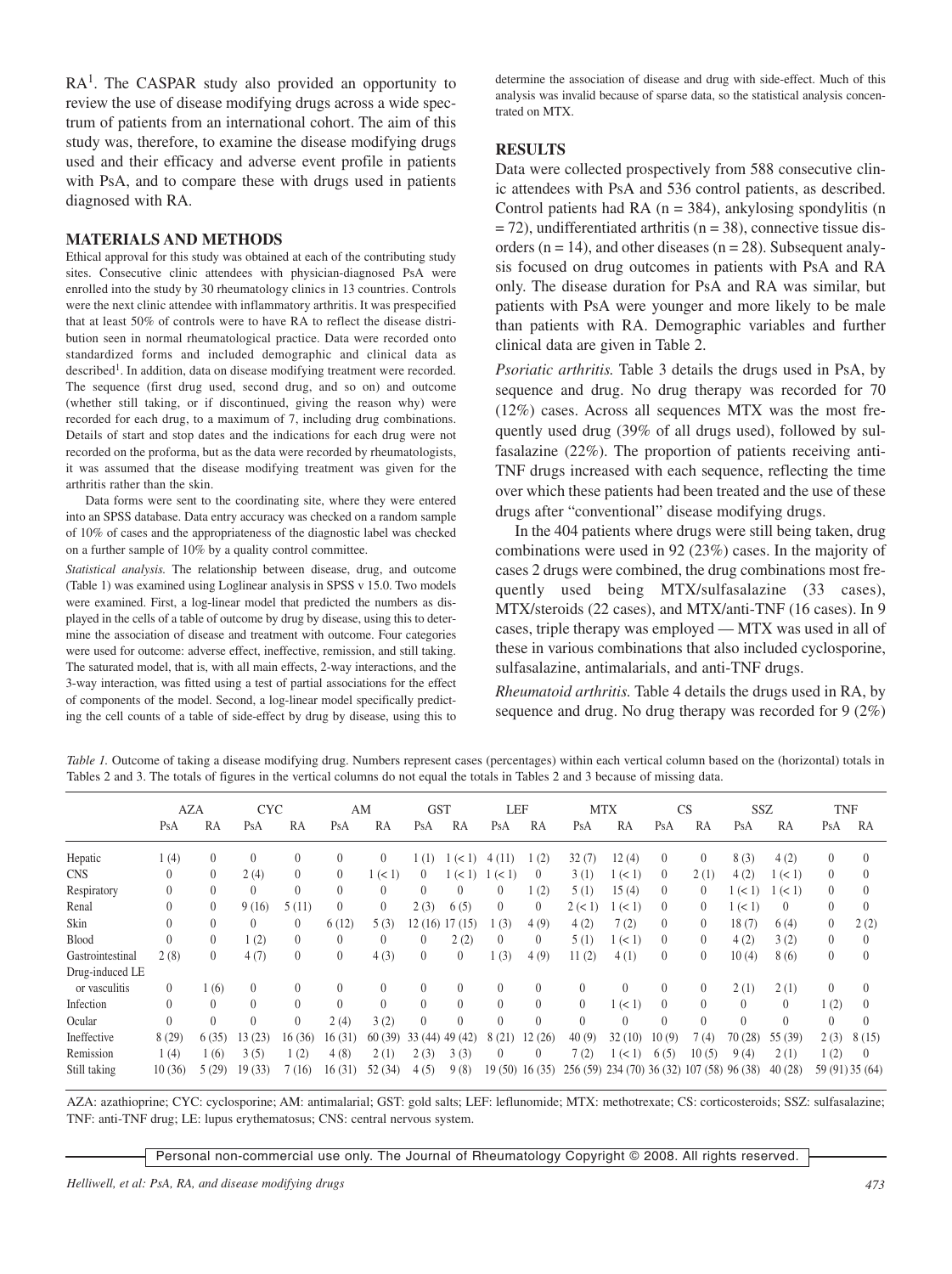*Table 2.* Patient characteristics.

|                                                 | PsA, $n = 588$ | $RA$ , $n = 384$ |
|-------------------------------------------------|----------------|------------------|
| Age, yrs, mean (SE)                             | 50.3 (0.54)    | 58.0 (0.68)      |
| Disease duration arthritis, yrs,<br>mean $(SE)$ | 12.5(0.40)     | 12.4(0.51)       |
| Disease duration psoriasis, yrs,<br>mean $(SE)$ | 19.5(0.53)     | $17.8(8.4)$ *    |
| Male sex, $N$ $(\%)$                            | 306 (52)       | 111 (29)         |
| Caucasian ethnicity, $N$ (%)                    | 511 (88)       | 318 (83)         |
| RF-positive, $N$ (%)                            | 27(4.6)        | 292 (76)         |
| Clinical phenotype, $N(\%)$                     |                |                  |
| Oligoarthritis                                  | 76 (13)        | 15(4)            |
| Polyarthritis                                   | 372 (63)       | 363 (94)         |
| Spinal involvement                              | 82(14)         | $\Omega$         |
| Distal interphalangeal<br>joint predominant     | 23(4)          | $\Omega$         |
| Arthritis mutilans                              | 16(3)          | 5(1)             |
| Not defined                                     | 19(3)          | 1 (< 1)          |

\* 5 cases had incidental psoriasis.

cases. Across all sequences MTX was the most frequently used drug (30% of all drugs used), followed by corticosteroids (17%), antimalarials (14%), and sulfasalazine (13%). The proportion of patients receiving anti-TNF drugs again increased with each sequence.

In the 315 patients where drugs were still being taken, drug combinations were used in 143 (45%) cases. In the majority of cases 2 drugs were combined, the drug combinations most frequently used being MTX/corticosteroids (74 cases), MTX/antimalarials (33 cases), MTX/sulfasalazine (22 cases), and MTX/anti-TNF (13 cases). In 26 cases triple therapy was employed, the most common combination being antimalarials/MTX/corticosteroids (12 cases).

*PsA and RA compared.* Table 1 gives the treatment outcome by disease and drug. The majority of patients were still taking MTX and anti-TNF drugs and, although few were recorded as being in remission, these 2 drugs had the lowest percentages of discontinuation for inefficacy. The adverse event profile differed between drugs and diseases. Some drug adverse

*Table* 3. Psoriatic arthritis: drugs used to treat by drug and order in which the drug was given. Figures are numbers (percentage within each sequence). Some drugs were given in combination (drug combinations are given in the text).

| Order Given     |          |          |         |         |              |            |  |  |
|-----------------|----------|----------|---------|---------|--------------|------------|--|--|
| Drug            | First    | Second   | Third   | Fourth  | Fifth to 7th | Totals     |  |  |
| Azathioprine    | 2 (< 1)  | 9(3)     | 9(6)    | 5(7)    | 3(6)         | 28(2)      |  |  |
| Cyclosporine    | 14(3)    | 29(9)    | 5(3)    | 7(9)    | 2(4)         | 57(5)      |  |  |
| Antimalarials   | 20(4)    | 17(5)    | 7(5)    | 4(5)    | 4(8)         | 52(5)      |  |  |
| Gold salts      | 43(8)    | 16(5)    | 10(7)   | 4(5)    | 2(4)         | 75(7)      |  |  |
| Leflunomide     | 1 (< 1)  | 9(3)     | 13(9)   | 14 (19) | 1(2)         | 38(3)      |  |  |
| Methotrexate    | 205(39)  | 155 (48) | 42 (29) | 15 (19) | 16(30)       | 433 (39)   |  |  |
| Corticosteroids | 56(11)   | 25(8)    | 20(14)  | 7(9)    | 6(11)        | 114(10)    |  |  |
| Sulfasalazine   | 175 (34) | 45(14)   | 18(13)  | 6(8)    | 6(11)        | 250(22)    |  |  |
| Anti-TNF drugs  | 5 (< 1)  | 15(5)    | 20(14)  | 12 (16) | 13(25)       | 65(6)      |  |  |
| Totals          | 521      | 320      | 144     | 74      | 53           | 1112 (100) |  |  |

*Table 4.* Rheumatoid arthritis: drugs used to treat by drug and order in which the drug was given. Figures are numbers (percentage within each sequence). Some drugs were given in combination (drug combinations are given in the text).

| Drug            | First   | Second  | Order Given<br>Third | Fourth  | Fifth to 7th | <b>Totals</b> |  |
|-----------------|---------|---------|----------------------|---------|--------------|---------------|--|
| Azathioprine    | 2 (< 1) | 4(1)    | 1 (< 1)              | 3(3)    | 7(7)         | 17(2)         |  |
| Cyclosporine    | 10(3)   | 11(4)   | 12(6)                | 4(4)    | 7(7)         | 44(4)         |  |
| Antimalarials   | 61(15)  | 53 (17) | 27(14)               | 4(4)    | 9(10)        | 154(14)       |  |
| Gold salts      | 48 (12) | 34(11)  | 18(9)                | 12(12)  | 5(5)         | 117(11)       |  |
| Leflunomide     | 2 (< 1) | 5(2)    | 10(5)                | 17 (18) | 12(13)       | 46(4)         |  |
| Methotrexate    | 115(29) | 113(37) | 69 (35)              | 22(23)  | 16(17)       | 335 (30)      |  |
| Corticosteroids | 85 (21) | 44 (14) | 30(15)               | 12(12)  | 14(15)       | 185 (17)      |  |
| Sulfasalazine   | 75 (19) | 30(10)  | 20(10)               | 11(11)  | 5(5)         | 141(13)       |  |
| Anti-TNF drugs  | 2 (< 1) | 12(4)   | 10(5)                | 12(12)  | 19(20)       | 55(5)         |  |
| Totals          | 400     | 306     | 197                  | 97      | 94           | 1104 (100)    |  |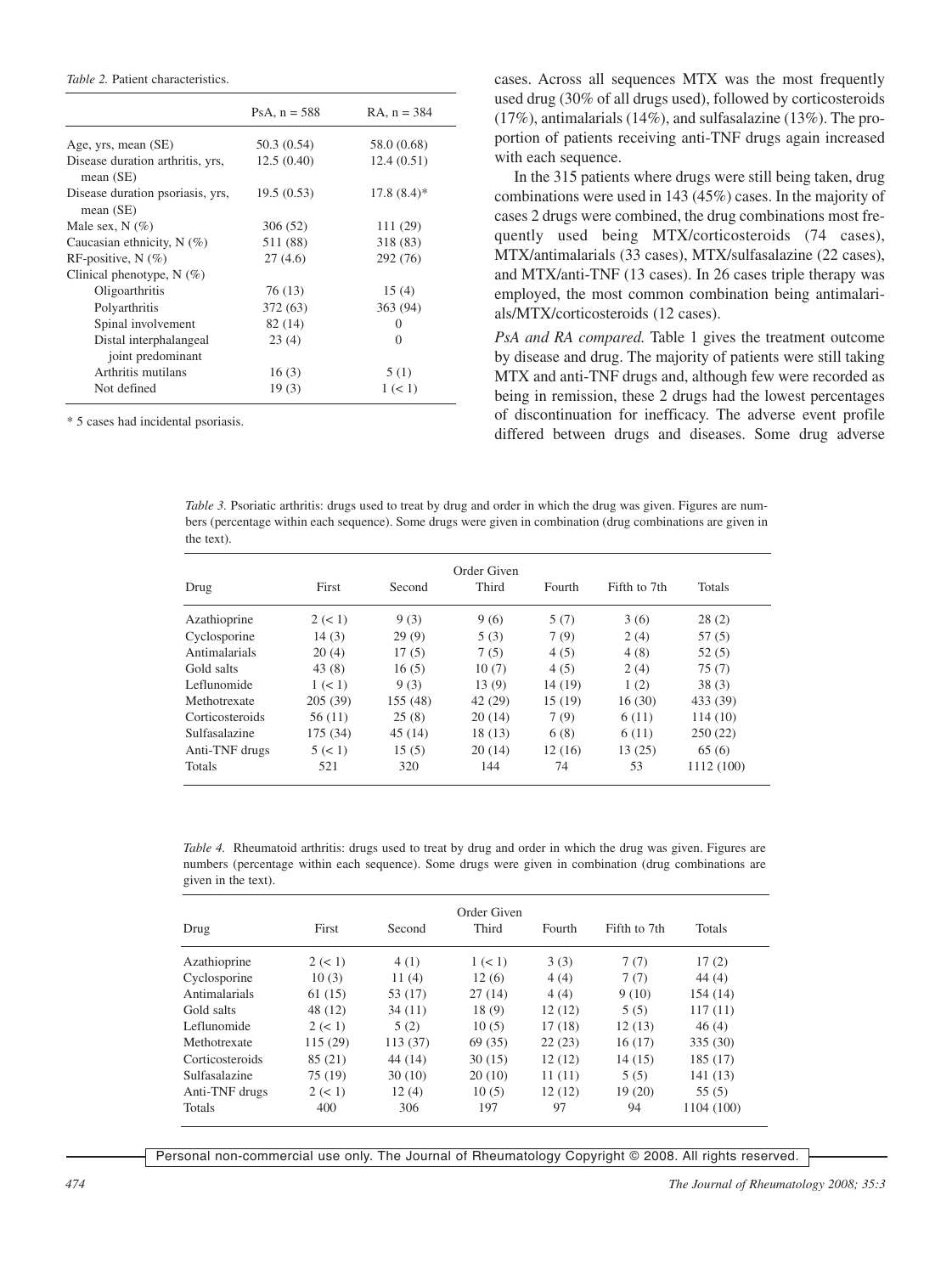events were common to both diseases. These included discontinuation due to renal problems with cyclosporine and gold salts and discontinuation due to skin reactions with antimalarials and gold salts.

In order to allow for recall bias, the adverse event profile was analyzed separately for each drug sequence, but no substantial differences in adverse event profile were seen for either disease. Similarly, as drug combinations may also affect the adverse event profile, a separate analysis of drugs used singly or in combination was performed, but again no substantial differences in adverse event profile were found.

The first statistical model showed that all effects were significant, including the 3-way interaction. The model that excluded the 3-way interaction term had a likelihood ratio chisquare of 37.21 (df 24;  $p = 0.042$ ), indicating that only the full (saturated) model adequately fitted the observed data. A significant 3-way interaction effect meant that the distribution of outcome was different for different drugs and this difference was different for the 2 diseases. To determine which specific drug-outcome combinations were different in PsA compared to RA, we compared the standardized residuals between the models with and without the 3-way interaction term. Combinations for which the standardized residual was greater than 1.96 indicated statistical significance at the 5% level. The following drug-outcome combinations were statistically significant: cyclosporine and ineffective (standardized residual 2.08; occurred more often in RA); MTX and still taking (standardized residual 2.05; occurred more often in RA); anti-TNF and ineffective (standardized residual 2.28; occurred more often in RA); and anti-TNF and still taking (standardized residual 2.34; occurred more often in PsA). Overall, drugs were less likely to be ineffective in PsA (22%) compared to RA (27.3%), but more likely to be stopped because of sideeffects (17.6% vs 14.2%; both differences statistically significant at 5% level).

The second analysis focused on the differential toxicity of MTX. Although the differential hepatotoxicity seen with PsA and RA was maintained for both leflunomide and MTX, the pulmonary toxicity seen with MTX was confined to the patients with RA. The parameter estimates from the log-linear model did not show statistically significant effects for individual side-effects because the cell counts were too small. So the categories were collapsed into "hepatitis" or "other" to show that this side-effect is more common from MTX in PsA compared to RA (OR 2.67, 95% CI 1.16 to 6.14) and into "respiratory" or "other" to show this sideeffect is less common in PsA compared to RA (OR 0.16, 95% CI 0.05 to 0.48).

Although the number of patients receiving anti-TNF drugs was comparatively small there was a suggestion of less efficacy in RA compared to PsA. However, anti-TNF drugs are by far the best tolerated and the most efficacious (as indicated by number of withdrawals for lack of effect and number continuing the drug) among those reported across both diseases. Corticosteroids in RA are a close second to anti-TNF drugs. These associations were not examined statistically as the cell frequencies were too small.

### **DISCUSSION**

The strengths of this database are in the wide international collaboration, the relatively large numbers of patients, and the fact that these were consecutive, unselected patients treated in everyday practice. The results show that MTX was the most frequently used disease modifying drug for both PsA and RA. Further, once started, it was continued in the majority of cases, with very few people discontinuing the drug for lack of efficacy. This is testimony to its efficacy and tolerability in both diseases. However, evidence of MTX efficacy in PsA from appropriately conducted clinical trials is sparse and relies on anecdotal and open-label studies<sup>3</sup>. Such studies have shown evidence of efficacy in arthritis, enthesitis, and dactylitis, with good effect sizes using standard measures<sup>7</sup>. MTX also remains the drug of first choice in PsA because it is also efficacious for treating plaque psoriasis<sup>8</sup>.

The data from Table 1 suggest that, although MTX is infrequently discontinued for reasons of inefficacy in both diseases, it was more often discontinued in PsA compared to RA, primarily for reasons of toxicity. The same considerations apply to the use of gold salts and corticosteroids. A recent metaanalysis found that patients with psoriasis taking MTX were more likely than patients with RA to have advanced histological changes on liver biopsy  $(7.7\% \text{ vs } 2.7\%; \text{ p} = 0.003)$ and histologic progression (33.1% vs 24.3%;  $p = 0.02$ )<sup>5</sup>. Although there was a higher prevalence of hepatotoxicity due to MTX and leflunomide in PsA, our study was unable to address the reasons for this. A greater alcohol intake and higher prevalence of obesity, with a greater degree of hepatic steatosis, have been adduced as an explanation, but further studies are needed. None of the anti-TNF drugs were discontinued for hepatotoxicity, although new data suggest that hepatotoxicity with the new biologic drugs is also greater in patients with psoriasis and PsA compared to RA<sup>9</sup>. The relatively uncommon pulmonary adverse events in people with PsA treated with MTX have been previously described, but again, controlling for appropriate confounders such as preexisting pulmonary disease was not performed<sup>6</sup>.

Discontinuation of drug for cutaneous reactions is well recognized for such drugs as antimalarials and gold salts, and it is interesting that this was a more frequent adverse event in PsA, albeit it was not statistically significant. Moreover, rheumatologists providing cases to this cohort only seldom used antimalarials in PsA, despite evidence that the drug can be given safely in PsA10. Anti-TNF drugs were discontinued due to cutaneous reactions in 2 cases, both with RA. It is not possible to tell from these data whether this was an injection site reaction or induced palmo-plantar psoriasis, a recently described adverse event of anti-TNF drugs in  $RA<sup>11</sup>$ .

The weaknesses of this study are the lack of precise infor-